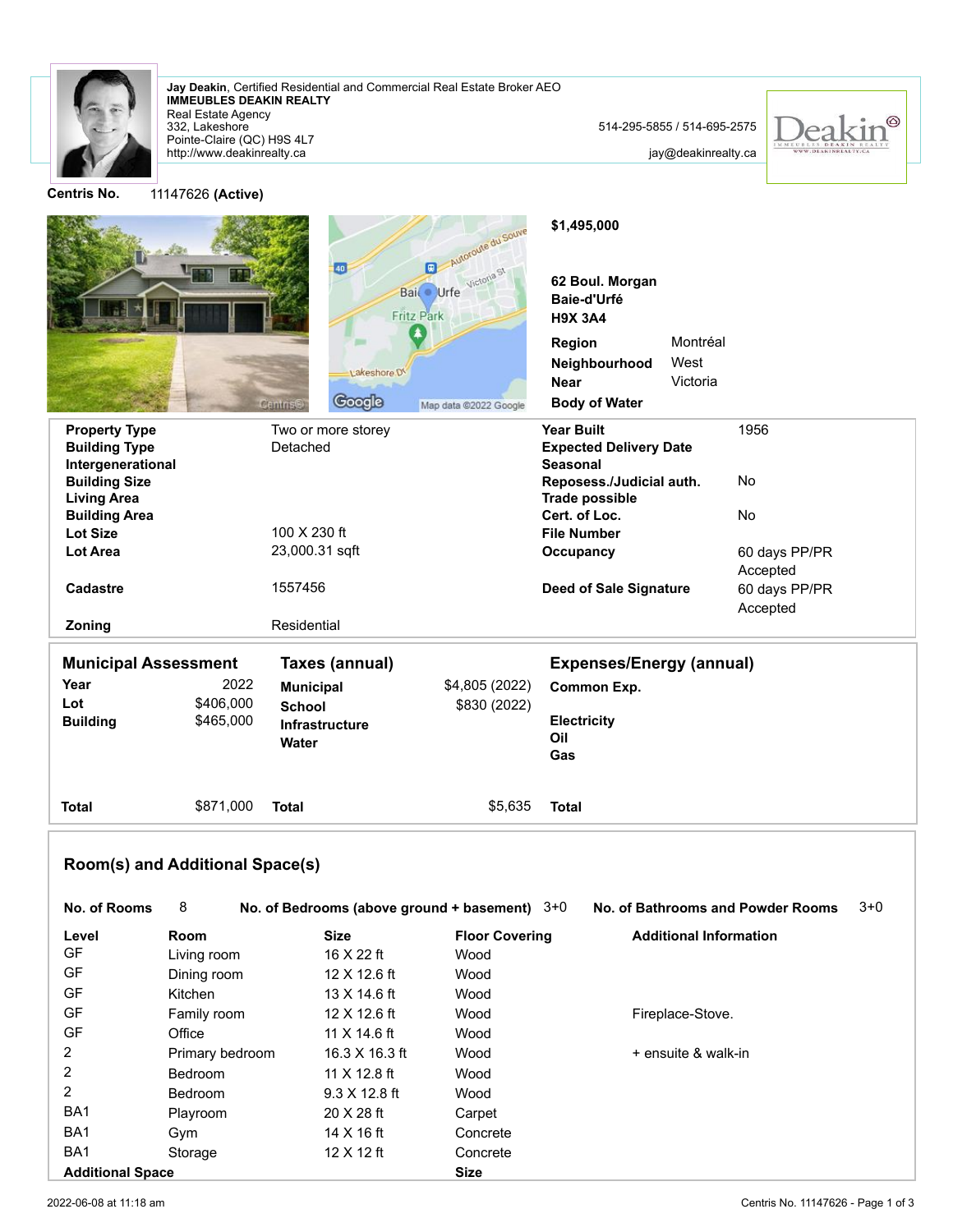## **Features**

| <b>Sewage System</b>               | Septic tank                        | Rented Equip. (monthly) Propane tank (\$15) |                                                                                                     |  |
|------------------------------------|------------------------------------|---------------------------------------------|-----------------------------------------------------------------------------------------------------|--|
| <b>Water Supply</b>                | Municipality                       | <b>Renovations</b>                          |                                                                                                     |  |
| <b>Foundation</b>                  | Poured concrete                    | Pool                                        |                                                                                                     |  |
| Roofing                            | Asphalt shingles                   | Parkg (total)                               | Driveway (4), Garage (2)                                                                            |  |
| Siding                             |                                    | <b>Driveway</b>                             | Asphalt, Double width or more,<br>Paving stone                                                      |  |
| <b>Windows</b>                     |                                    | Garage                                      | Built-in, Double width or more                                                                      |  |
| <b>Window Type</b>                 |                                    | Carport                                     |                                                                                                     |  |
| <b>Energy/Heating</b>              | Electricity                        | Lot                                         |                                                                                                     |  |
| <b>Heating System</b>              | Electric baseboard units, Forced   | <b>Topography</b>                           |                                                                                                     |  |
|                                    | air                                |                                             |                                                                                                     |  |
| <b>Basement</b>                    | 6 feet and more, Finished          | <b>Distinctive Features</b>                 |                                                                                                     |  |
|                                    | basement                           |                                             |                                                                                                     |  |
| <b>Bathroom</b>                    | Ensuite bathroom, Separate         | Water (access)                              |                                                                                                     |  |
|                                    | shower                             |                                             |                                                                                                     |  |
| <b>Washer/Dryer (installation)</b> | laundry room (1st level/Ground     | <b>View</b>                                 |                                                                                                     |  |
|                                    | floor)                             |                                             |                                                                                                     |  |
| <b>Fireplace-Stove</b>             | Gas fireplace                      | Proximity                                   | Bicycle path, CEGEP, Commuter<br>train, Daycare centre, Elementary<br>school, High school, Highway, |  |
|                                    |                                    |                                             | Park, Public transportation,<br>University                                                          |  |
| <b>Kitchen Cabinets</b>            | Wood                               | <b>Building's Distinctive</b>               |                                                                                                     |  |
|                                    |                                    | <b>Features</b>                             |                                                                                                     |  |
| <b>Equipment/Services</b>          | Central air conditioning, Electric | <b>Energy efficiency</b>                    |                                                                                                     |  |
|                                    | garage door opener, Alarm          |                                             |                                                                                                     |  |
|                                    | system, Central heat pump,         |                                             |                                                                                                     |  |
|                                    | irrigation system                  |                                             |                                                                                                     |  |
| <b>Restrictions/Permissions</b>    |                                    |                                             |                                                                                                     |  |
|                                    |                                    |                                             |                                                                                                     |  |

#### **Inclusions**

Kitchen appliances, window coverings (except curtains), Murphy bed.

### **Exclusions**

Washer & dryer, curtains, gym equipment in basement. The propane tank is rented.

### **Broker - Remarks**

Stunning family home in the heart of Baie D'Urfe. Extended and renovated in the craftsman tradition, this character home was fully modernized like new in 2013 with exceptional quality and taste. Absolute turnkey home -- country living 20 minutes from downtown.

## **Addendum**

Thoughtfully designed main floor includes gourmet kitchen with island, open to both living and dining areas. Huge patio doors out to back patio (partially covered) and massive/private west facing yard (23,000 sf). Main floor also features a private office/bedroom with murphy bed and adjacent full bathroom. This multifunctional space is ideal for a home office or guest suite, also with patio doors to deck and back garden. Oversized double garage with space for 2 cars and additional storage with practical mudroom/laundry room entrance. Second level has 3 bedrooms and a large primary suite with walk-in and ensuite with shower, large separate tub, and double vanity. Fully finished basement with playroom, utility room and storage.

#### **Sale with legal warranty**

**Seller's Declaration** Yes SD-16404

## **Source** IMMEUBLES DEAKIN REALTY, Real Estate Agency